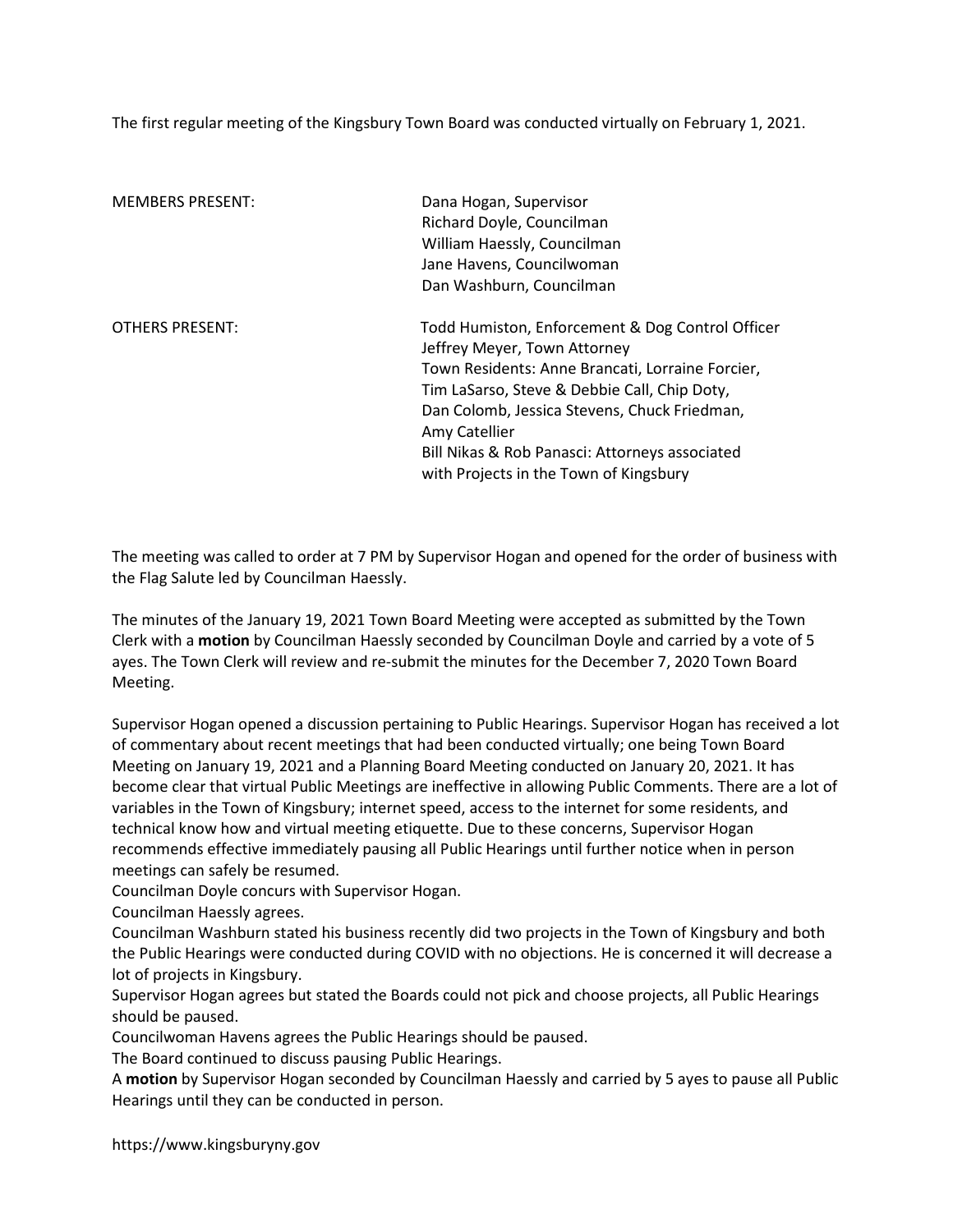Supervisor Hogan announced the Public Hearings for the Agreement with Spectrum, LLC and the Variance Application from Kingsbury Solar, LLC will be tabled until further notice.

#### LEGAL UPDATE:

Attorney Meyer stated the draft of the franchise agreement between the Town of Kingsbury and Spectrum Northeast, LLC is available for public review if anyone is interested. The specific question as it relates to Geer Road; the termination of the cable on Geer Road is around 58 Geer Road; Kevin Egan of Spectrum encourages residents who do not have cable to call 855 243-8892 and request service. Spectrum will then perform a survey which is the protocol for getting cable to underserved areas.

### TOWN CLERK REPORT:

Town Clerk reported \$250.00 was saved in postage fees by combining multiple 2021 County/Town Tax Bills with the same owner.

The Deputy Town Clerk is working on updating the dog licenses and has reviewed approximately 1, 000 records at this time including deceased dogs, owners that have moved and renewed licenses for dog owners that have been delinquent for 2 years or longer.

The speed limit reduction request for Deer Run Drive and Queen's Drive as requested by Highway Superintendent Michael Graham has been sent to Washington Public Works and will then be forwarded to the NYS DOT.

Town Clerk received a FOIL Request for information about the Sewer Districts of the Town of Kingsbury.

### ENFORCEMENT OFFICER:

Todd Humiston stated the Deputy Town Clerk has brought in approximately \$2,000.00 in dog licenses. Waste Solutions has purchased the transfer station and will be bringing in the updates for the Junkyard Permit. They will be doing single stream recycling (no sorting) and will not be burying glass as the previous owner had done.

Supervisor Hogan and Enforcement Officer will have a meeting with the DA, Tony Jordan, in regard to dogs being seized during an arrest; there is still some back and forth with the police departments.

# COUNCIL REPORT:

Councilwoman Havens gave an update on the new Comprehensive Plan; the core members have been picked. The Town Board members are Councilwoman Havens and Councilman Doyle. Karen LaRose, Scott Winchell, Greg Smith, Lorraine Forcier and Tim Havens, Jr. are core members who are making great contributions to our community. Councilwoman Havens will reach out to Village Trustees and others.

There will be many opportunities for public communication and participation. Copies of the current Comprehensive Plan were given to the committee members which the members will look over and become familiar with. Possibly there will be an Organizational Meeting of the group on February 23<sup>rd</sup>. Councilwoman Havens will reach out to the LaBerge Group before February  $23^{rd}$ . It is a small group, and they will try to meet in person with social distancing respected and keep the meetings at an hour. Councilwoman Havens requested an executive session with a personnel question.

Councilman Doyle reported there was a call with himself, Supervisor Hogan, Attorney Meyer and Mark Gregor and he is hoping to have the second pass of the RFP for solar on the Kingsbury Landfill complete to distribute to the Board for review. The timeline for putting out the RFP is April with an onsite visit by any of the interested developers in early May, co-ordinate with the DEC; with the developer's submissions being due in the middle of May. Hopefully, a developer will be selected by the end of the year.